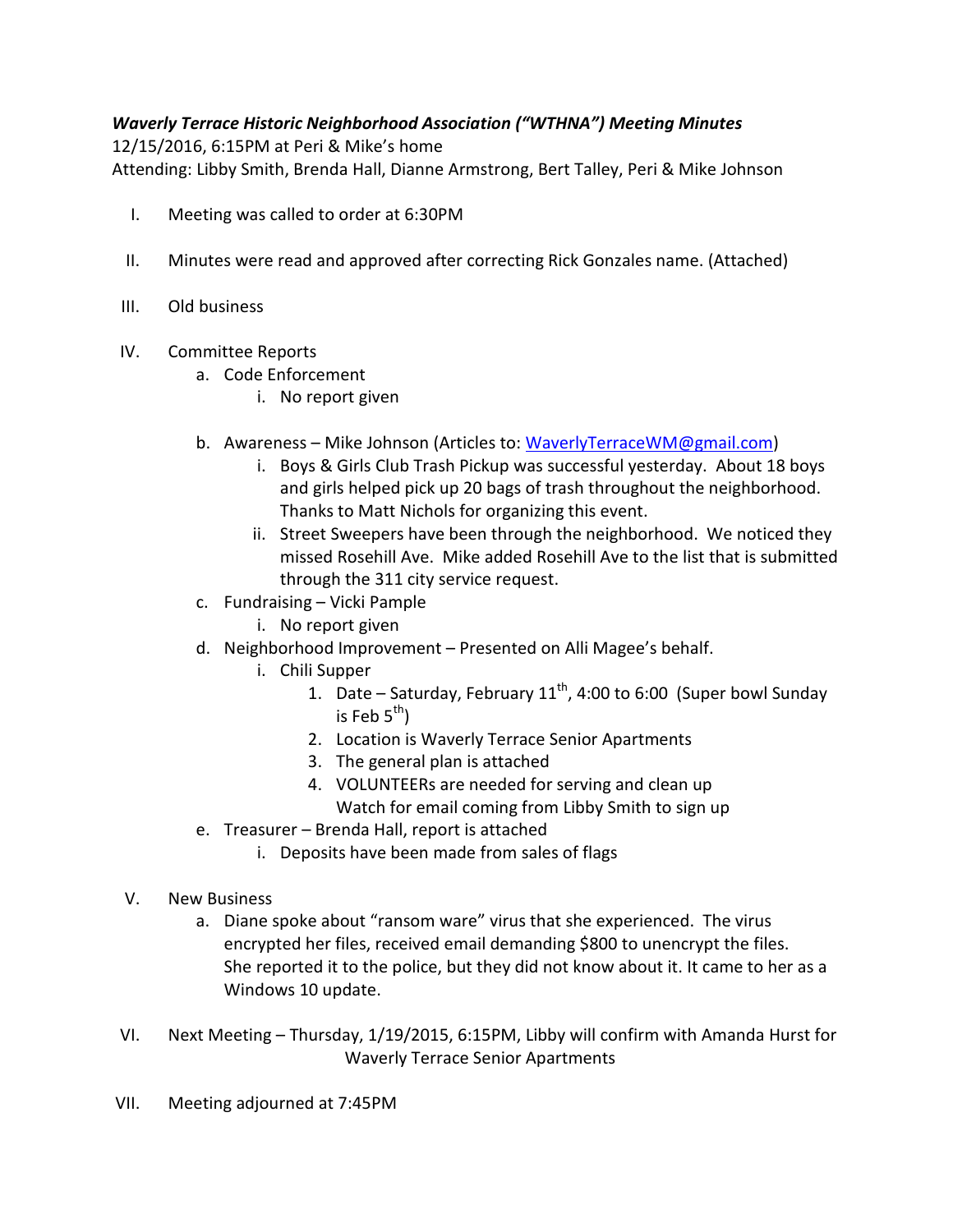## WAVERLY TERRACE HISTORIC DISTRICT NEIGHBORHOOD ASSOCIATION, INC.

#### **FINANCIAL REPORTS**

December 15, 2016

**OPERATING ACCOUNT** 

| <b>BALANCE PER BANK STATEMENT</b> | \$2,881.76 |
|-----------------------------------|------------|
| Deposit                           | \$90.00    |
| <b>Disbursement</b>               | ( \$51.00) |
| <b>ADJUSTED BALANCE</b>           | \$2,920.76 |

**DONATION ACCOUNT** 

**BALANCE PER BANK STATEMENT** 

\$80.10

**PETTY CASH** 

\$126.41

**TOTAL CASH** 

\$3,127.27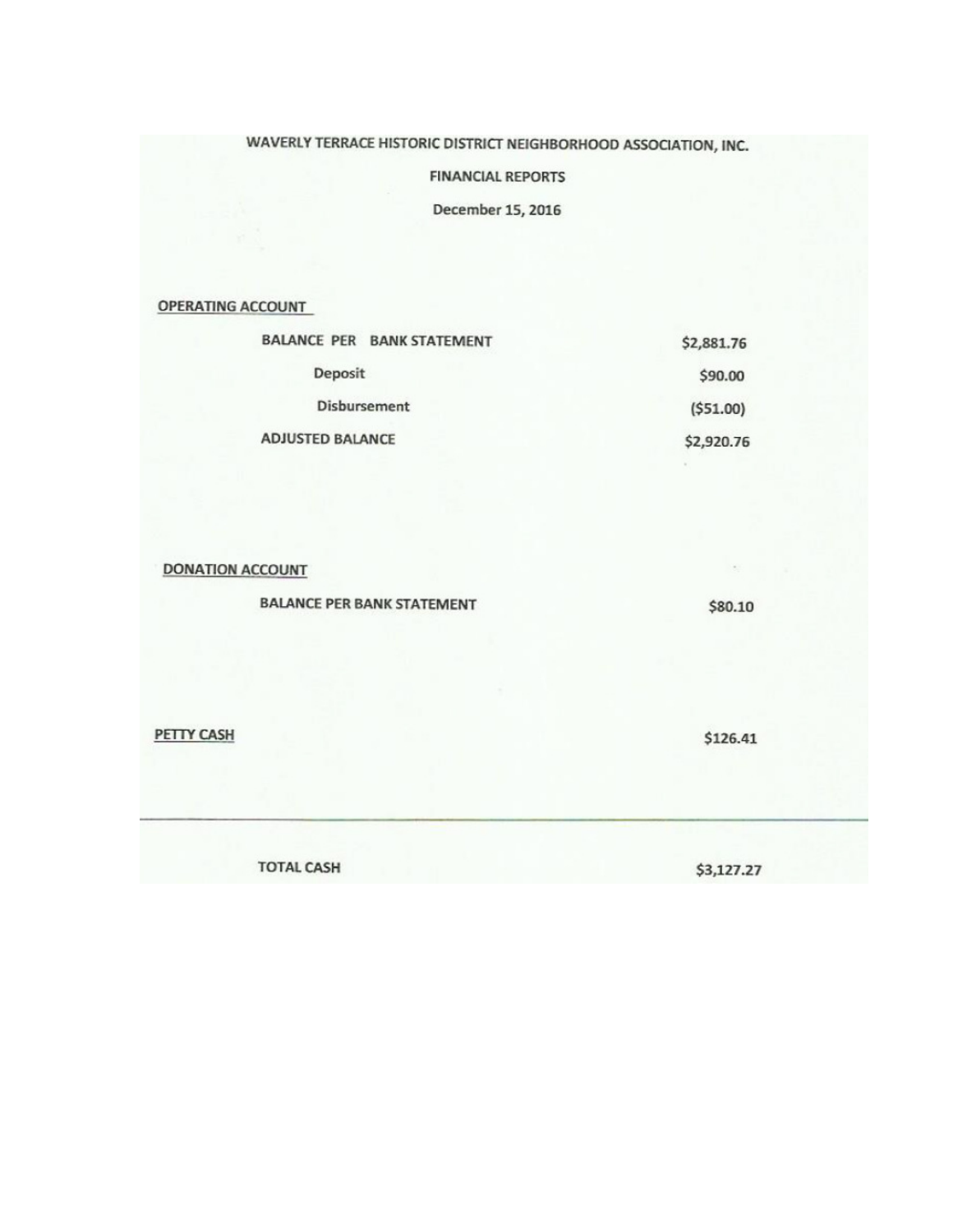# **Waverly Terrace Historic Neighborhood Association**

| Date    | <b>Description</b>                  | Operating Bank Accounts<br>Check # | Beginning<br>Balance | Gredits/<br><b>Deposits</b> | <b>Dubits/</b><br>Withdrawals | Ending<br><b>Balance</b> | <b>Notes</b> |
|---------|-------------------------------------|------------------------------------|----------------------|-----------------------------|-------------------------------|--------------------------|--------------|
| 9/30/16 | <b>Total Transactions for Month</b> |                                    |                      |                             |                               | 2,881.76                 |              |
|         | October                             |                                    |                      |                             |                               |                          |              |
| 10/1/16 | <b>Total Transactions for Month</b> |                                    |                      |                             |                               |                          |              |
|         | November                            |                                    |                      |                             |                               | 5288/72                  |              |
| 11/1/16 | <b>Total Transactions for Month</b> |                                    | <b>START TEST</b>    |                             |                               |                          |              |
|         | December                            |                                    |                      |                             |                               |                          |              |
| 12/1/16 | <b>Total Transactions for Month</b> |                                    | 2881.76              | 90.00                       | 51.00                         | \$2920.76                |              |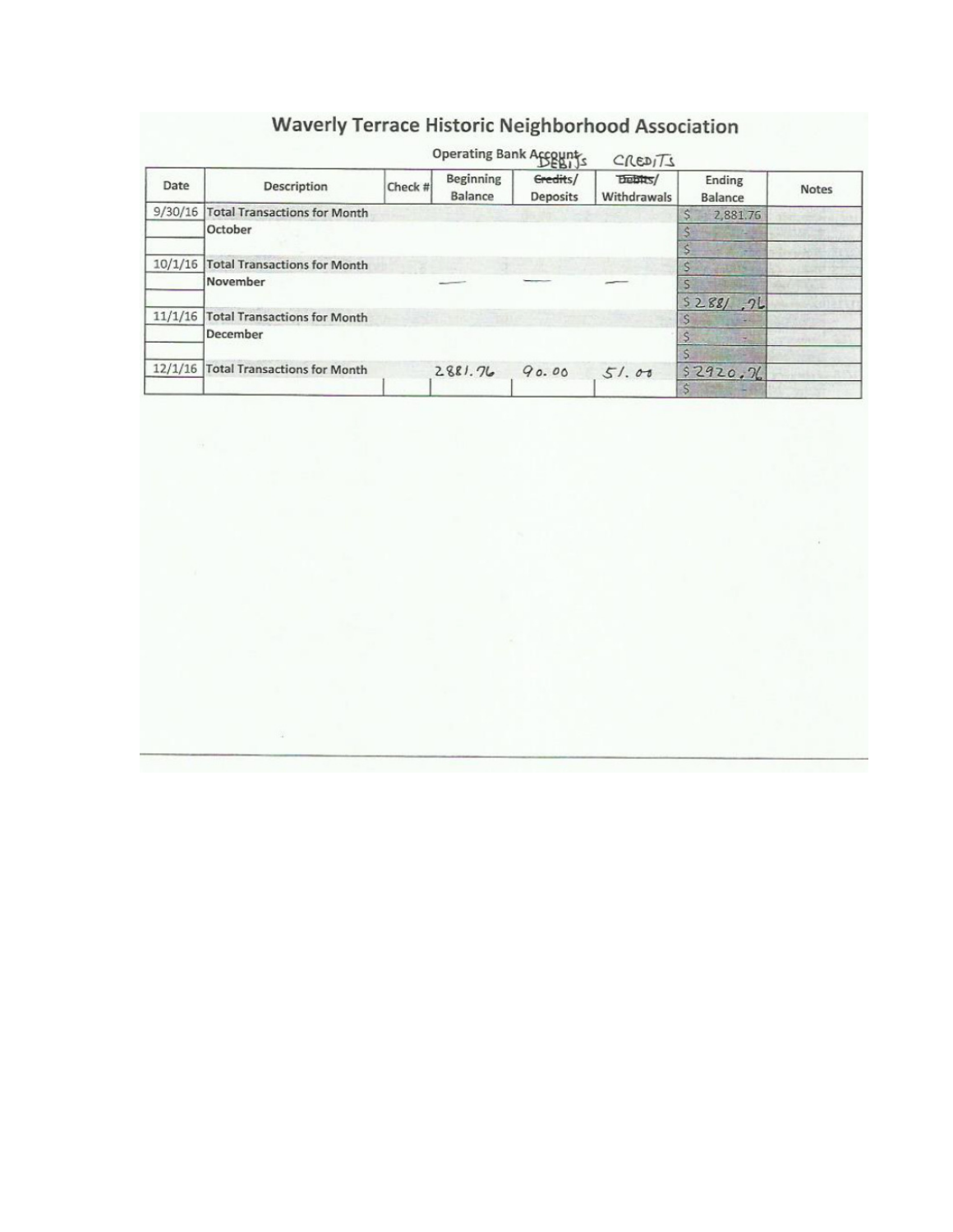|          |                                      |              | <b>Petty Cash</b>    |                          | DEBITS                |              | $C$ REDITS             |                         |                   |
|----------|--------------------------------------|--------------|----------------------|--------------------------|-----------------------|--------------|------------------------|-------------------------|-------------------|
| Date     | Description                          |              | Beginning<br>Balance |                          | -Greatts/<br>Deposits |              | Bebits/<br>Withdrawals |                         | Ending<br>Balance |
| 01/01/16 | January                              | $\mathsf{S}$ |                      |                          |                       |              |                        | $\mathsf{S}$            |                   |
|          |                                      |              |                      |                          |                       |              |                        | Ş                       |                   |
|          | <b>Total Transacitions for Month</b> |              |                      | $\mathsf{S}\xspace$      |                       | $\mathsf{S}$ |                        | \$                      |                   |
| 2/1/16   | February                             |              |                      |                          |                       |              |                        | \$                      |                   |
|          |                                      |              |                      |                          |                       |              |                        | \$                      |                   |
|          | <b>Total Transactions for Month</b>  |              |                      |                          |                       |              |                        | š                       |                   |
| 3/1/16   | March                                |              |                      |                          |                       |              |                        | ŝ<br>š                  |                   |
|          | <b>Total Transactions for Month</b>  |              |                      |                          |                       |              |                        | \$                      | 羇                 |
| 4/1/16   | April                                |              |                      |                          |                       |              |                        | \$                      |                   |
|          |                                      |              |                      |                          |                       |              |                        | \$                      |                   |
|          | <b>Total Transactions for Month</b>  |              |                      |                          |                       |              |                        | ŝ                       |                   |
| 5/1/16   | May                                  | \$           |                      |                          |                       |              |                        | Š                       |                   |
| 5/5/16   | <b>Beginning Deposit</b>             |              |                      | S                        | 200.00                | S            |                        | Ś                       |                   |
|          | <b>Total Transactions for Month</b>  |              |                      | $\overline{\mathsf{s}}$  | 200.00                | $\zeta$      |                        | \$                      | 200.00            |
| 6/1/16   | June                                 | S            | 200.00               |                          |                       |              |                        | Ś                       | 200.00            |
| 6/30/16  | Sandra Schmidt - Flowers - 5/29      |              |                      | \$                       | $\frac{1}{2}$         | \$           | 21.58                  | $\ddot{\circ}$          | 178.42            |
|          | <b>Total Transactions for Month</b>  |              |                      | $\overline{\mathcal{S}}$ |                       | S            | 21.58                  | $\hat{S}$               | 178.42            |
| 7/1/16   | July                                 | \$           | 178.42               | Ś                        | $\rightarrow$         | \$           | c                      | š                       | 178.42            |
|          | <b>Total Transactions for Month</b>  |              |                      | \$                       | ٠                     | \$           | ٠                      | \$                      | 178.42            |
| 8/1/16   | August                               | \$           | 178.42               |                          |                       |              |                        |                         |                   |
|          | <b>Total Transactions for Month</b>  |              |                      |                          |                       |              |                        | $\boldsymbol{\hat{S}}$  | 178.47            |
| 9/1/16   | September                            | \$           | 178.42               | Ś                        |                       | $\mathsf{S}$ | 24.35                  | $\overline{\mathbf{s}}$ | 154.07            |
|          | <b>Total Transactions for Month</b>  |              |                      |                          |                       |              |                        | s                       | 154.07            |
| 10/1/16  | October                              |              |                      |                          |                       |              |                        | š                       |                   |
|          | <b>Total Transactions for Month</b>  |              |                      |                          |                       |              |                        | ŝ<br>S                  |                   |
| 11/1/16  | November                             |              | $SANDA - PUANTS$     |                          |                       |              | 40.56                  | S                       | 113.51            |
|          | <b>Total Transactions for Month</b>  |              |                      |                          |                       |              |                        | \$<br>s                 |                   |
| 12/1/16  | December (SANDRA SOLD ALANTS)        |              |                      |                          | 12.90                 |              |                        | ş                       | 126<br>$-4$       |
|          | <b>Total Transactions for Month</b>  |              |                      |                          |                       |              |                        | š<br>\$                 |                   |
|          |                                      |              |                      |                          |                       |              |                        | S                       |                   |
|          |                                      |              |                      |                          |                       |              |                        | \$                      |                   |
|          |                                      |              |                      |                          |                       |              |                        | \$                      | Б                 |
|          |                                      |              |                      |                          |                       |              |                        | Ş                       |                   |
|          |                                      |              |                      |                          |                       |              |                        | Ś                       |                   |

# **Waverly Terrace Historic Neighborhood Association**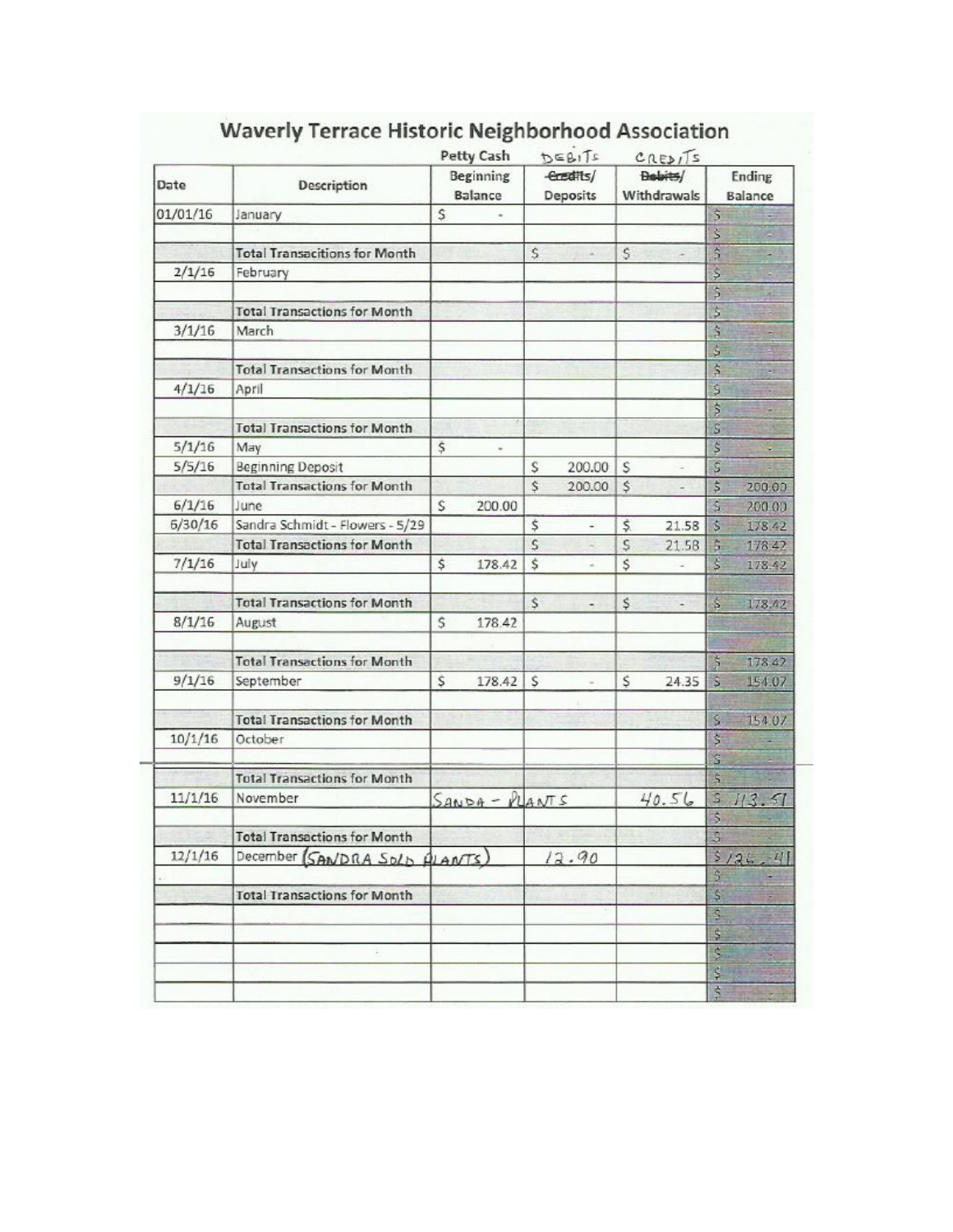## **Waverly Terrace** Chili Cook-Off Fundraiser 2017

#### Tentative Date: Saturday, February 11, 2017 Time: 4-6pm Tentative Location: Waverly Terrace Senior Apartments

#### NOTE: anyone signing up to bring an item or participate in some way please provide your Name, Phone Number and Email address and please print legibly below.

#### 1. How it works:

- a. This will be an event to raise funds for the Waverly Terrace Historic District.
- b. Tickets will be purchased for \$1 by guests.
- c. One Ticket may be redeemed for a small bowl of chili.
- d. Would the Apt managers like to give tours during the event?

#### 2. Judges:

- a. A determined number of judges (at least 4) will have a set table and be given the bowls of chili one at a time with only numbers and not a name to eliminate bias.
- b. Judges will be provided with water and sherbet to cleanse palates in between bowls.
- c. Judging criteria will be 1 to 10 for: Taste, Color or Appearance, Aroma, and Aftertaste
- d. There could also be a popular vote by the crowd?
- e. Option for crowd judges:
	- i. You pay a designated amount (based on the number of chilies; ex. \$4 for 5 chilies).
	- The judge would get to taste test all the submissions and judge on the ii. same criteria as the official judges and these votes would count for a certain percentage of the over all tally.

#### 3. Chili contestants: (Bring your crockpot full of chili and serving spoon)

- a. Contestants may not serve chili
- b. Chili must be brought in a black or stainless steel crock pot so noone will know whose is whose. (If you do not have one or yours is a special color ask around to borrow one)
	- i. 1: Ray Gonzalez
	- ii. 2: Alli Magee
	- iii. 3: Bert
	- iv. 4: Wamilla Gipson
	- $v. 5: \text{Jac}$
	- vi. 6: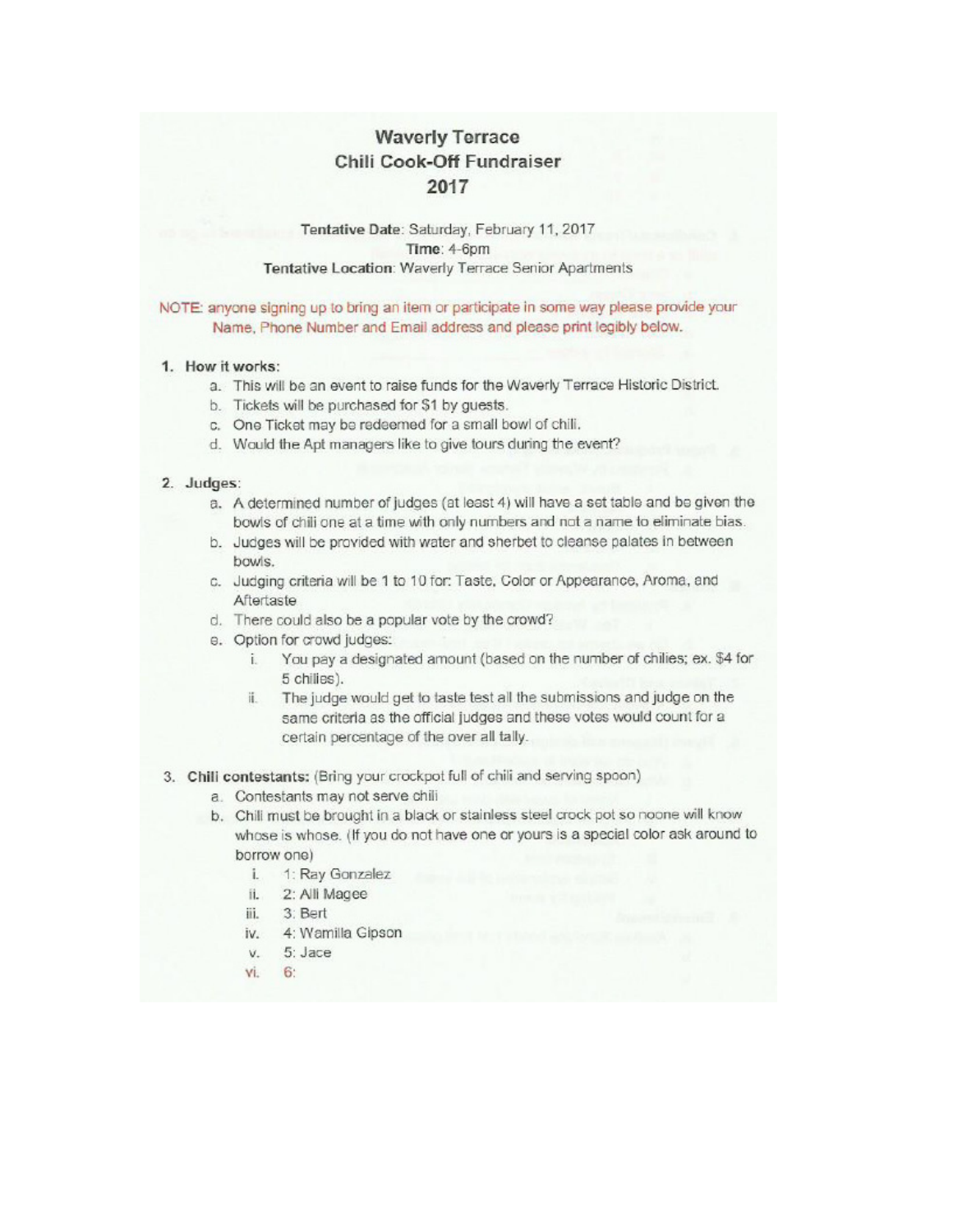- vii.  $7:$  $8:$ viii.
- 9: ix.
- $10:$  $\mathbf{x}$

4. Condiments/Treats Needed: (please sign-up to bring either a condiment to go on chili or a treat to go along with each guest's meal)

- a. Cheese
- b. Sour Cream
- c. Oyster crackers
- d. Com bread?
- e. Sherbet for judges
- f.
- g.
- h. È.
- 5. Paper Products: (How many?)
	- a. Provided by Waverly Terrace Senior Apartments
		- í. Bowls - small styrofoam?
		- ii. Napkins
		- iii.  $Cups?$
		- iv. Spoons?
		- Condiment cups for tasting v.
- 6. Drinks:
	- a. Provided by Awaken Community Church
		- Tea. Water, Lemonade i.
	- b. Do we charge for drinks? If so, how much?

#### 7. Tables and Chairs?

a. Waverly Terrace Senior Apartments??

#### 8. Flyers (Magees will design and print flyers)

- a. Who do we want to invite/Reach?
- b. What do we want on the flyer?
	- Name of event with date and time i.
	- Put on in partnership with WT Historic Association and WT Senior ii.
	- Apartments
	- iii. Entertainment
	- iv. Simple explanation of the event
	- v. Pricing for event

#### 9. Entertainment

- a. Awaken Sunshine band? (old time gospel)
- b.
- c.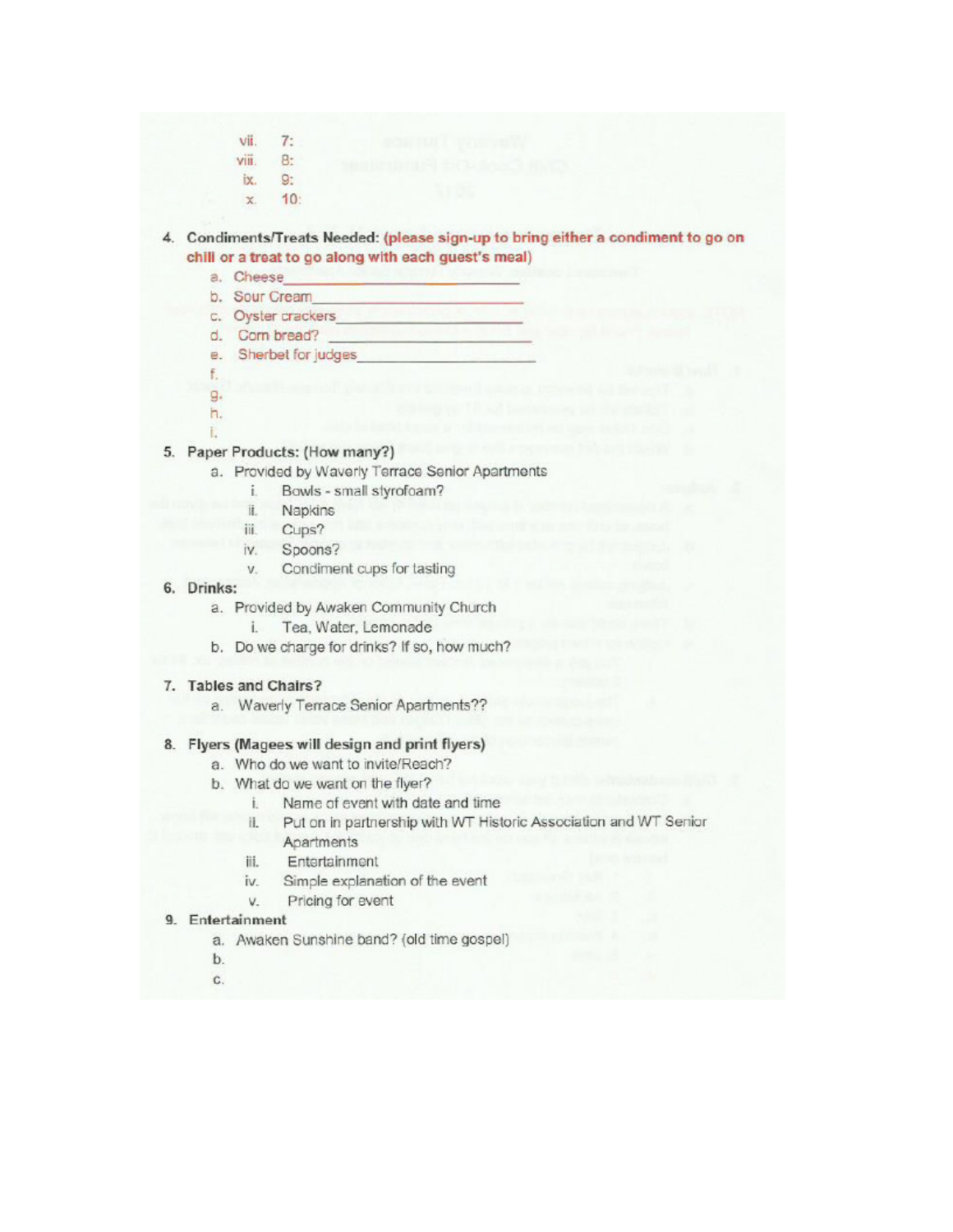| $a$ .       |                                                                                                 |
|-------------|-------------------------------------------------------------------------------------------------|
| b.          |                                                                                                 |
| G.          |                                                                                                 |
| d.          |                                                                                                 |
| е.          |                                                                                                 |
| f.          |                                                                                                 |
| g.          |                                                                                                 |
| h.          |                                                                                                 |
| i.          |                                                                                                 |
| j.          |                                                                                                 |
| k.          |                                                                                                 |
| 11. Servers |                                                                                                 |
| a.          |                                                                                                 |
| b.          |                                                                                                 |
| C.          |                                                                                                 |
| d.          |                                                                                                 |
| e.          |                                                                                                 |
| f.          |                                                                                                 |
| g.          |                                                                                                 |
| h.          |                                                                                                 |
| ì.          |                                                                                                 |
| ĵ.          |                                                                                                 |
| 12. Winner  |                                                                                                 |
|             | a. Receives a trophy that will be used for a number of years                                    |
|             | b. Gift Certificate to maybe Evelyn's or Rose Hill Seafood? Or possibly a<br>generic gift card? |

Anyone show signs up to participate or bring something for this event will be contacted by Alli Magee. If you have any questions please feel free to email: alanam.grace@gmail.com or call/text: 706.461.3210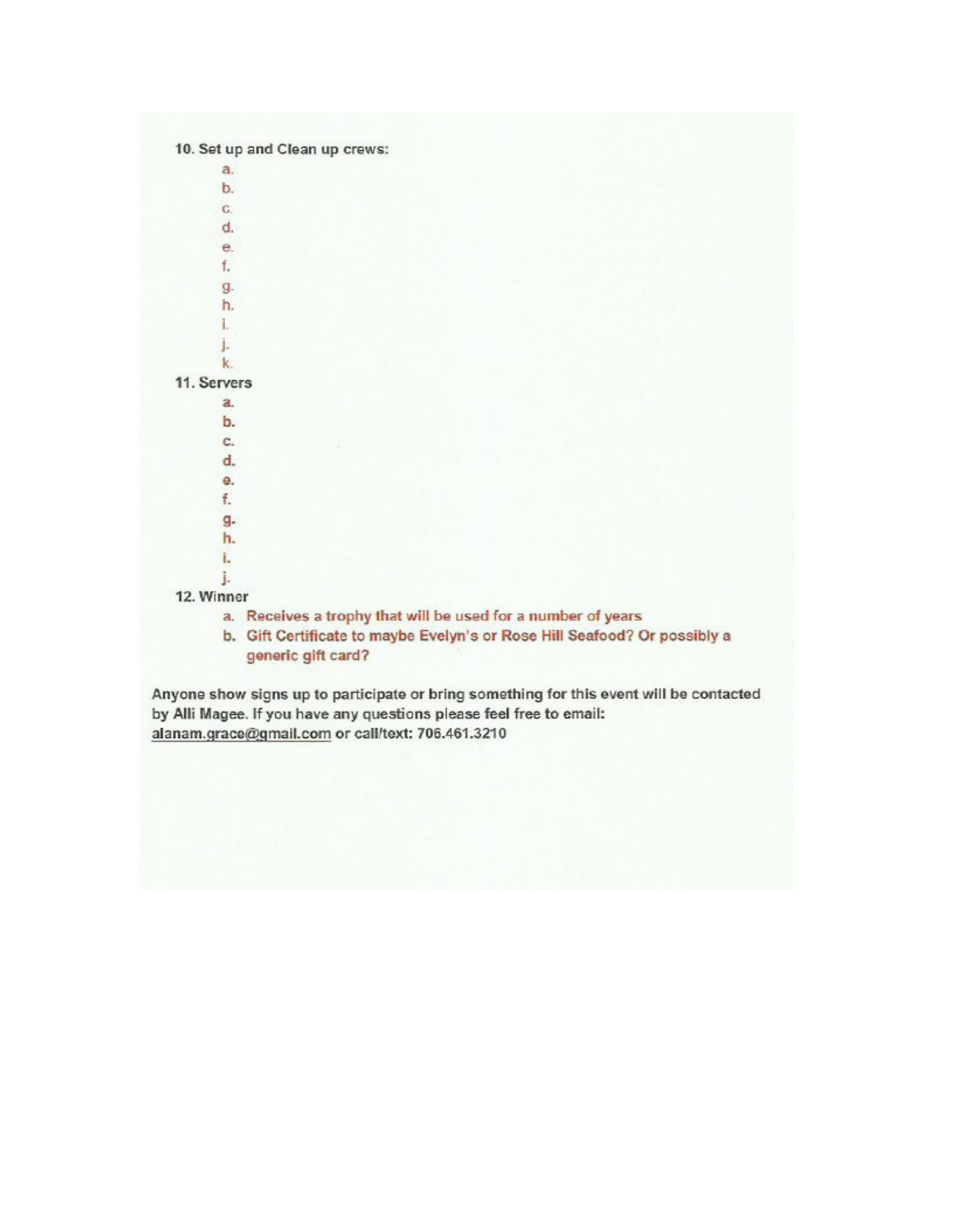------------------------------------ Last Month's Minutes --------------------------------------

## Waverly Terrace Historic Neighborhood Association ("WTHNA") Meeting Minutes

11/17/2016, 6:15PM at Brenda Hall's home

Attending: Libby Smith, Brenda Hall, Dianne Armstrong, Bert Talley, Peri & Mike Johnson, Jase Valentine, Vicki Pample, Alli & Jon Magee and guests Amanda Hurst and Daniela Gipson from Waverly Terrace Senior Apartments

- I. Meeting was called to order at 6:40PM
- II. Minutes were read and approved as is. (Attached)
- III. Old business
- IV. Committee Reports
	- a. Code Enforcement
		- i. Green house repairs appear to be out of compliance. Libby sent report and photos to the city.
	- b. Awareness Mike Johnson (Articles to: WaverlyTerraceWM@gmail.com)
		- i. Speed bumps Jase talked with the city and speed bump are not in budget. He will continue to talk with city officials. Mike received email from Donna Newman, Engineering Director that "Traffic Calming" was not in budget this year and 29th Street may not qualify, anyway."
		- ii. Rick Gonzales had shown Vicki's home. He will be her new realtor when the renewal comes up in December. He believes WT will be improving in the future.
	- c. Fundraising Vicki Pample
	- d. Neighborhood Improvement Alli Magee
		- i. Chili Supper. Alli suggests having a competition where folks will buy \$1 tickets to taste the different chilies offered. For example, buy 5 tickets for \$5 will let you try 5 different chilies. At the end of the supper there will be judging and a prize for the most popular chili.

Alli took names of people who can provide a pot of chili.

- 1. Date Saturday, February  $11^{th}$ , 4:00 to 6:00 (Super bowl Sunday is Feb  $5^{th}$ )
- 2. Buy tickets for \$1 each. Go to each cook and get 1 cup of chili for a buck.
- 3. Amanda volunteered the WTS Apts. for the event.
- 4. Mike will provide the tickets.